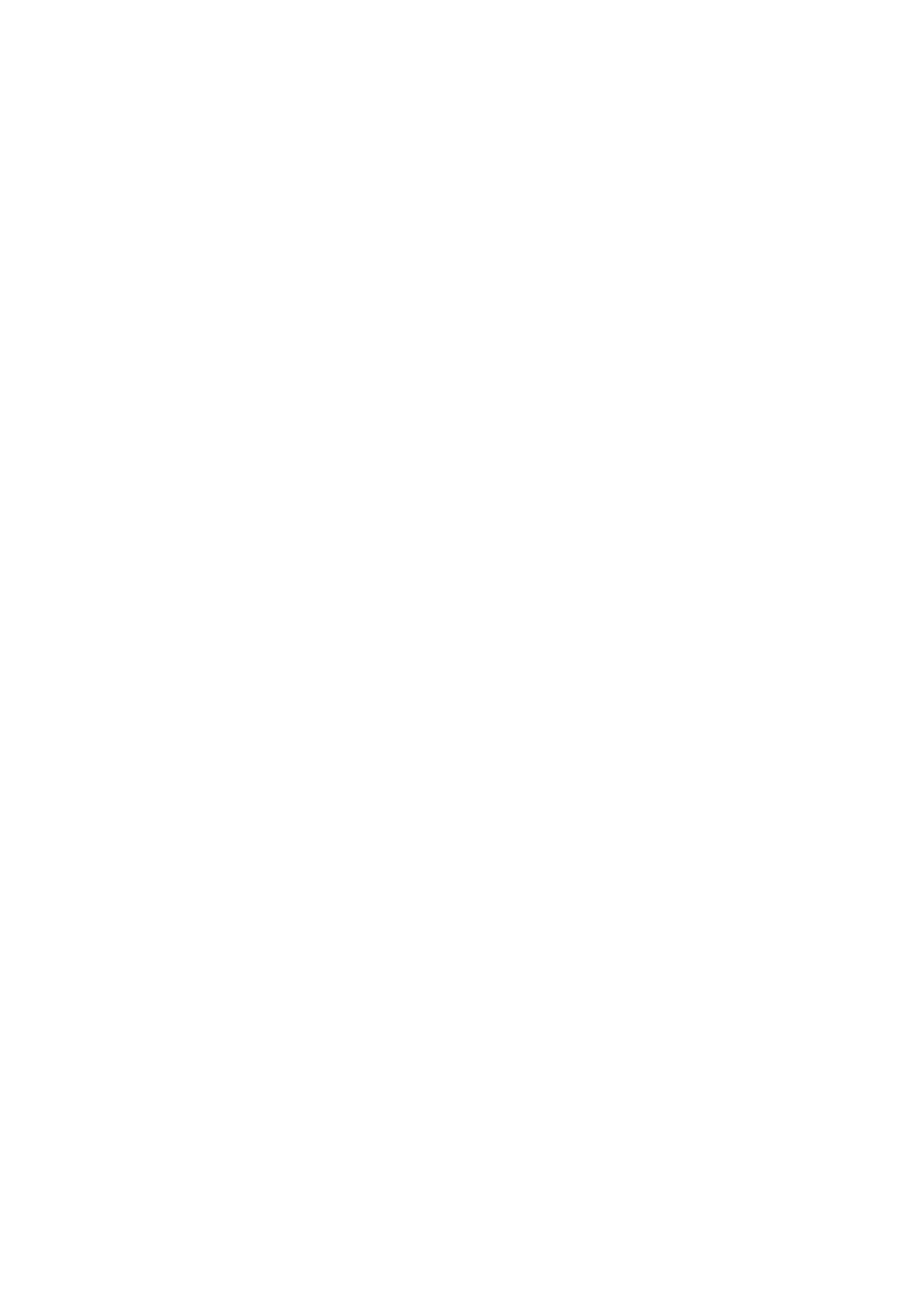# **Improving Access to Bank Information for Tax Purposes: The 2003 Progress Report**

#### **I. Introduction**

In April 2000, the Committee on Fiscal Affairs published a report*, Improving Access to Bank Information for Tax Purposes* (hereafter the 2000 Bank Report). The Committee on Fiscal Affairs has monitored closely progress made in the implementation of the 2000 Bank Report and has undertaken a formal comprehensive review in 2003 of the steps taken by member countries. This report describes progress made with respect to all of the measures set out in the 2000 Bank Report and identifies areas where progress still needs to be made.

One of the important achievements of the 2000 Bank Report was to set out an ideal standard of access to bank information, namely, that "*all Member countries should permit access to bank information, directly or indirectly, for all tax purposes so that tax authorities can fully discharge their revenue raising responsibilities and engage in effective exchange of information with their treaty partners".* 

The 2000 Bank Report also identified a number of measures that countries are encouraged to take to move towards that standard (see Annex I). They can be summarised as follows:

- Prohibition of anonymous accounts.
- Require financial institutions to identify their usual or occasional customers, as well as those persons to whose benefit a bank account is opened or a transaction is carried out.
- Review of any domestic tax interest requirement that prevents the tax authorities from obtaining information for a tax treaty partner, in the context of a specific request, with a view to ensuring that such information can be exchanged by making changes, if necessary, to their laws, regulations and administrative practices.
- Re-examine policies and practices that do not permit tax authorities to have access to bank information, directly or indirectly, for purposes of exchanging such information in tax cases involving intentional conduct which is subject to criminal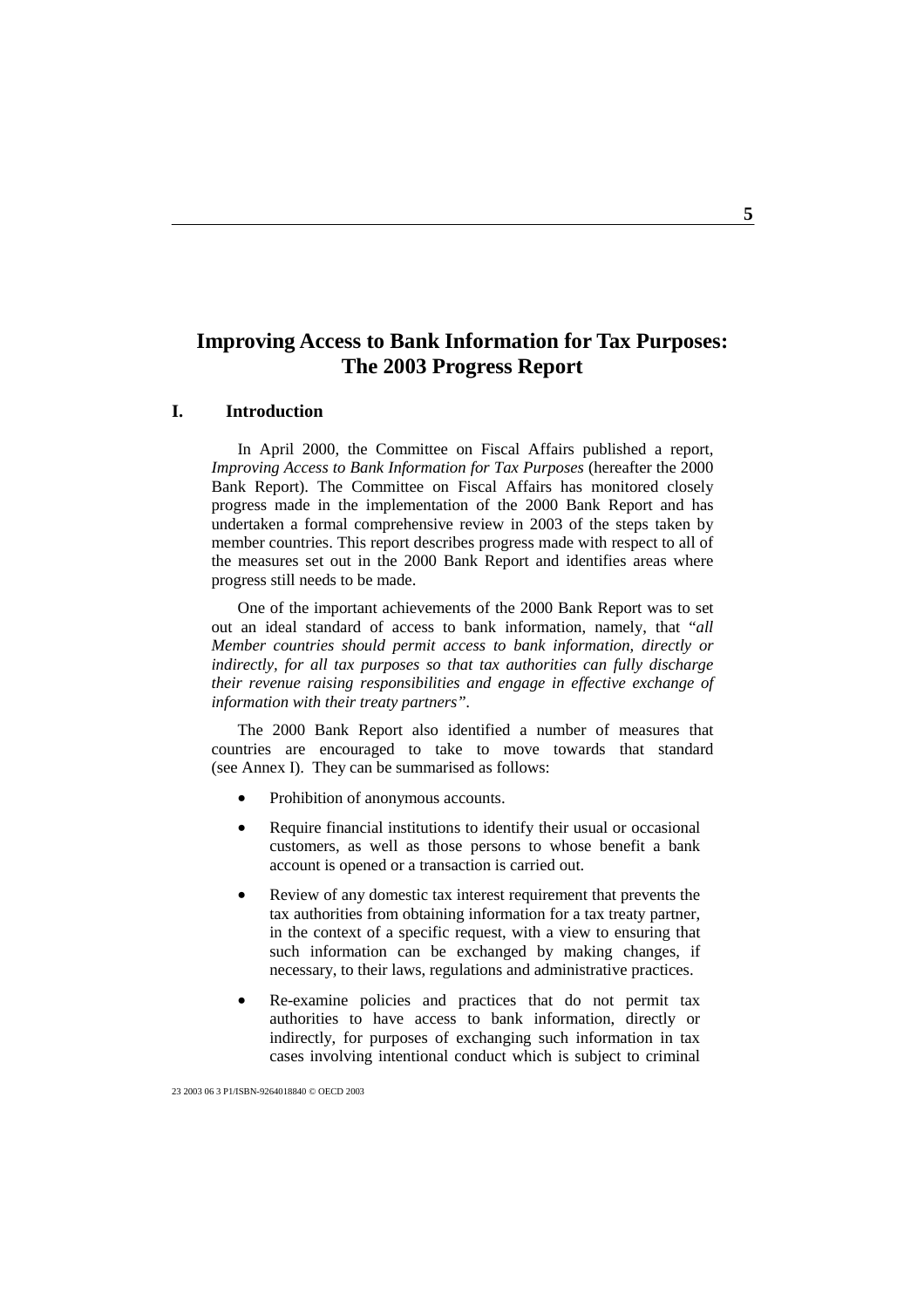tax prosecution, with a view to making changes, if necessary, to their laws, regulations and administrative practices.

- Take appropriate initiatives to achieve access for the verification of tax liabilities and other tax administration purposes, with a view to making changes, if necessary, to their laws, regulations and administrative practices.
- Improve the administrative feasibility and the capability of information systems*.*
- Examine how to develop a voluntary compliance strategy to enable non-compliant taxpayers to declare income and wealth that they have in the past concealed by means of taking advantage of strict bank secrecy laws in some jurisdictions.
- Encourage non-OECD economies to improve access to bank information for all tax purposes.
- Member countries with dependent or associated territories or which have special responsibilities or taxation prerogatives in respect of other territories were encouraged to promote, within the framework of their constitutional arrangements, the implementation of the above measures in those dependent, associated or other territories in the same time frame.

Three years after the publication of the 2000 Bank Report, positive developments have occurred in the implementation of the above measures: anonymous accounts can no longer be opened in any OECD country, customer identification requirements have been established in all OECD countries, and there is no longer any OECD country that requires a domestic tax interest to obtain information for a treaty partner. There are, however, key areas where little progress has occurred. A common understanding of tax fraud has not yet been agreed by all 30 member countries and few developments in the area of access to bank information for civil tax purposes have been reported.

#### **II. Prohibition of anonymous accounts achieved**

There is no longer any OECD country where anonymous accounts can be opened. Austria, the Czech Republic and Hungary have taken steps to prohibit the use of anonymous accounts. In Austria, the Banking Act was amended on 27 June 2000 to prohibit the opening of anonymous passbooks as of 1 November 2000 and to prohibit the transfer or acquisition of anonymous passbooks for which identification procedures have not come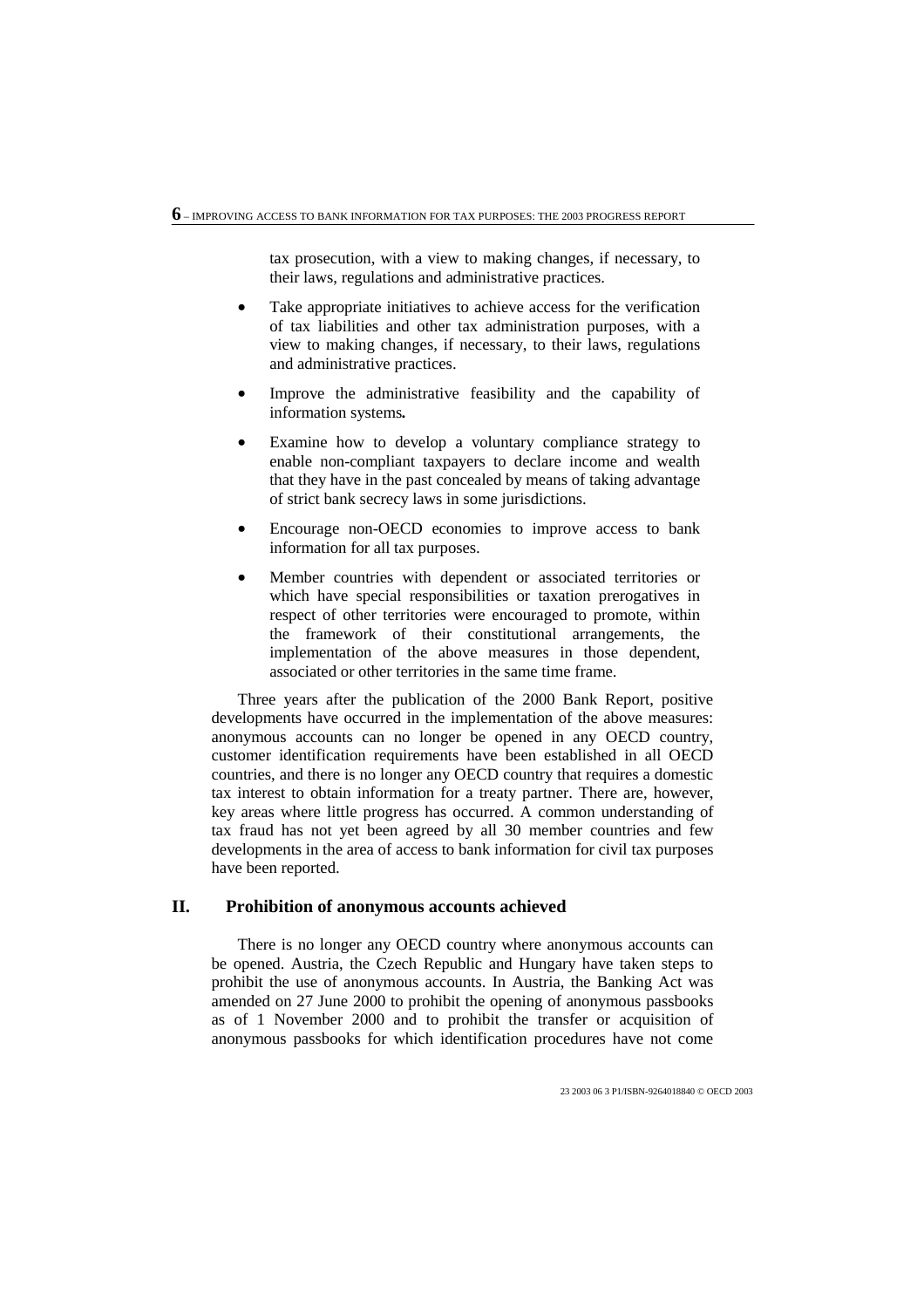into effect as of 30 June 2002. In November 2001, Hungary prohibited the opening of anonymous accounts as of 1 January 2002 and required holders of existing anonymous accounts to prove their identity when withdrawing or depositing cash. The Czech Republic has also reported that, as of 31 December 2002, anonymous accounts are no longer permitted.

#### **III. Customer identification requirements established**

Paragraph 21 a) of the 2000 Bank Report indicates that the Committee would rely on the FATF<sup>1</sup> for ensuring implementation of adequate customer identification requirements. The only country that previously reported not having any legislation establishing requirements on customer identification was Poland. In Poland, the identification requirements were left to individual financial institutions to establish. The Polish Anti-Money Laundering Act of 16 November 2000 established customer identification requirements for individuals and entities with or without legal personality. The Act was amended in November 2002 to make further improvements of customer's identification and in particular of persons carrying out transactions not in their own name.

The FATF has launched a review of its Forty Recommendations and published a Consultation Paper on 30 May 2002. It is clear from this paper that the FATF is considering ways of improving the "know your customer" rules by clarifying the obligations that apply in this area (see paragraphs 29-33 of the Consultation Paper). The FATF published its revised Recommendations in June 2003.

## **IV. Removal of the domestic tax interest requirement has been achieved**

A domestic tax interest requirement can prevent tax authorities from obtaining and providing to a treaty partner, in the context of a specific request, information they are otherwise able to obtain for domestic tax purposes. This requirement may be an impediment to the provision of bank information requested by a treaty partner. The 2000 Bank Report encouraged countries to make any necessary changes to address the domestic tax interest requirement by April 2003.

The 2000 Bank Report identified Greece, Ireland **(**but only to obtain an order for detailed bank account information), Japan, Luxembourg and the United Kingdom as requiring a domestic tax interest to provide bank

<sup>|&</sup>lt;br>|<br>|

Financial Action Task Force on Money Laundering

<sup>23 2003 06 3</sup> P1/ISBN-9264018840 © OECD 2003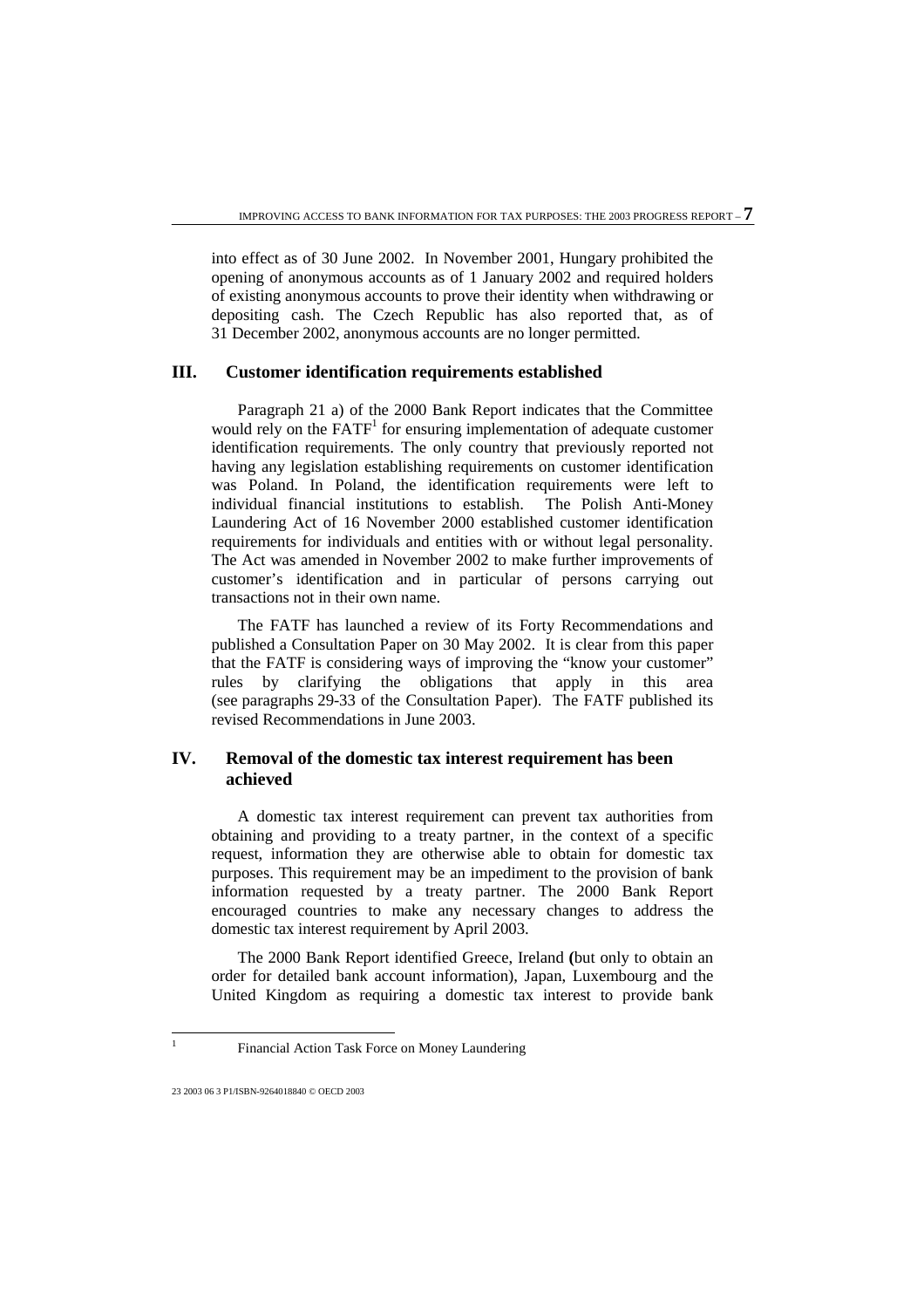information to a treaty partner (Paragraph 86 and Appendix 1 answers to question 3.5.2.1 of the 2000 Bank Report). Ireland, Luxembourg and the United Kingdom are, however, required by the EU Directive on Mutual Assistance to waive their domestic tax interest requirement for exchange of information with other EU Member States.

In 2000, the United Kingdom enacted legislation to permit the introduction of an obligation to invoke statutory information powers on behalf of a contracting state in cases where no liability to its own tax is at issue. Consistent with that legislation, Article 27–2 (exchange of information provision) of the US-UK treaty of 24 July 2001 provides that "if information is requested by a Contracting State in accordance with this article, the other Contracting State shall obtain that information…. notwithstanding that the other State may not, at that time, need such information for the purposes of its own tax".

The United Kingdom has also revised its observation to Article 26 of the OECD Model Tax Convention on this point as follows: "Contrary to the interpretation put forward in paragraphs 14 to 16 above, the United Kingdom takes the view that the Article as drafted does not impose an obligation on it to invoke statutory information powers on behalf of a Contracting State in cases where no liability to its own tax is at issue, since to invoke such powers in these circumstances is in some cases contrary to its law. In order to foster the effective exchange of information, UK legislation has therefore been enacted to permit the introduction of such an obligation into the text of the Article by making appropriate modifications". This revised observation appears in the 2003 Update of the OECD Model Convention published in January 2003.

Luxembourg has reviewed its position and determined that the domestic tax interest requirement will no longer be applied. Luxembourg has determined that the domestic tax interest requirement should not be applied to its tax treaties based on the 1977 OECD Model Tax Convention because Luxembourg did not make an observation or reservation on this point to Article 26 of the 1977 OECD Model Tax Convention. This determination covers all of its tax treaties except for a few older treaties with EU Member States. As stated above, the domestic tax interest requirement has to be waived for exchanges between EU Member States. Moreover, Luxembourg has specifically addressed the domestic tax interest requirement in its treaties with the United States, Canada and Mexico.

Greece has reviewed its position since the approval and publication of the 2000 Bank Report and clarified that it erroneously reported that it had a domestic tax interest requirement and confirms that it does not have such a requirement. Japan has enacted legislation to eliminate the domestic tax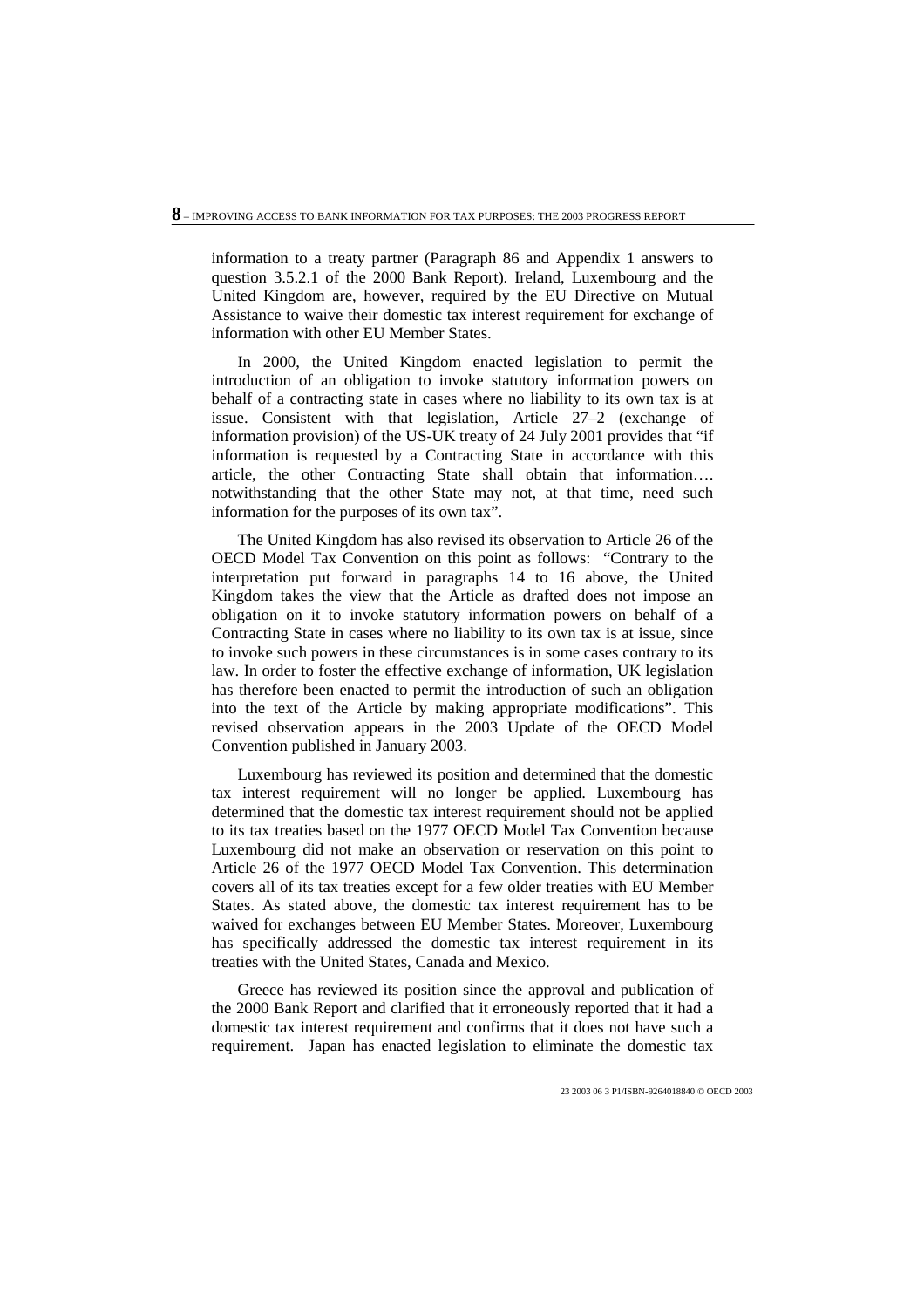interest requirement which became effective 1 April 2003. In Ireland, the Finance Bill passed on 28 March 2003 includes a provision that extends the Revenue's information gathering powers to cover foreign taxes. As a result, Ireland will no longer require a domestic tax interest to be able to obtain information for a treaty partner.

The obligation of a Contracting State to obtain information requested by a treaty partner without regard to whether a domestic tax interest exists has also been clarified as follows in the 2003 update to the OECD Model Tax Convention (paragraph 16 of the Commentary to Article 26): "*This obligation is clearly evidenced by the practices of Member countries which show that, when collecting information requested by a treaty partner, Contracting States often use the special examining or investigative powers provided by their laws for purposes of the application of their domestic taxes even though they do not themselves need the information for applying these taxes."*

## **V. Improvements in access to bank information for criminal tax purposes**

Footnote 7 of the 2000 Bank Report explains that some countries generally apply the principle of "double incrimination" to provide assistance in criminal investigations (including criminal tax investigations). This principle is generally not an impediment to exchange of information when the definitions of tax crimes are similar in the requesting and requested countries. When these definitions are different, it may be impossible in many cases to exchange information for criminal tax purposes. The 2000 Bank Report identified Luxembourg and Switzerland as countries where a narrow definition of tax fraud combined with the application of the principle of "double incrimination" substantially restricts their ability to exchange information in cases that would constitute criminal tax cases in the vast majority of OECD countries. No change to the double incrimination standard or the definition of tax fraud has been reported by either Luxembourg or Switzerland.

Switzerland has reported that it has undertaken a review of obstacles to exchange of information in accordance with paragraph 21 c), including footnote 7, of the 2000 Bank Report. Switzerland applies both the principle of double incrimination and the principle of speciality. Under the principle of speciality, information obtained by way of judicial assistance can only be used for a criminal investigation or produced as evidence in criminal proceedings concerning an offence for which judicial assistance is authorised under Swiss law. The Federal Council, in recognition of the problem that the principle of speciality raises for foreign tax authorities,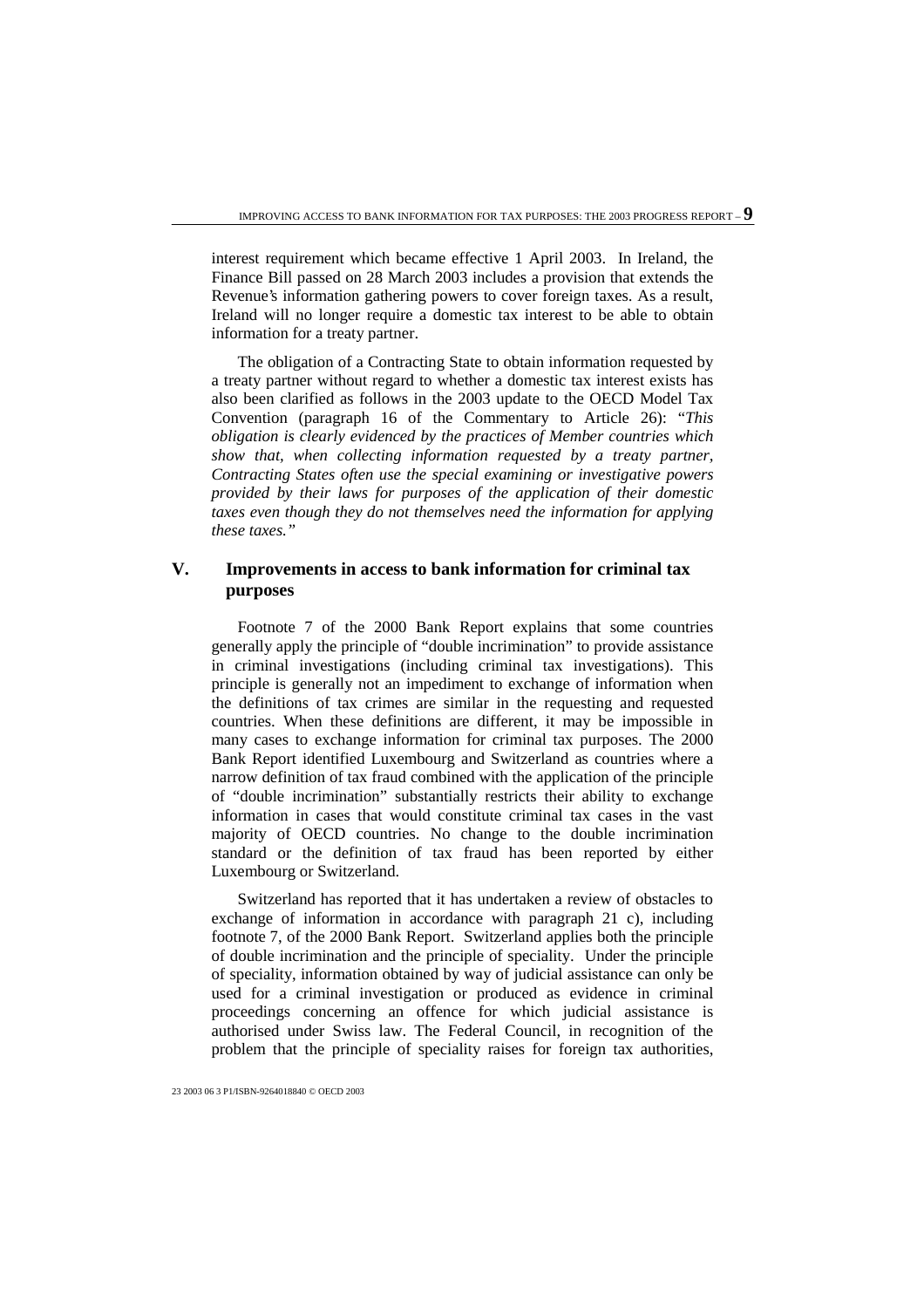decided to pursue the approach offered by footnote 7 to Paragraph 21 of the Report, *i.e.,* to look at bilateral globally balanced solutions in tax treaties that would allow the exchange in practice of bank information for the prevention of tax fraud and the like.

Beginning in 2001, Switzerland initiated negotiations with a number of member countries to revise its double tax conventions. These negotiations are at different stages. On 24 March 2003, the Protocol to the Convention between Germany and Switzerland signed on 12 March 2002 entered into force. It includes a provision which allows access to information, including bank information, in cases of tax fraud which means fraudulent conduct, which is deemed by the laws of both states to be an offense against the tax laws, and is punishable by imprisonment. The states agree that banking confidentiality does not in cases of acts of fraud preclude obtaining documentary evidence from banks, and of forwarding it to the appropriate authorities in the requesting state. The provision of information assumes, however, that there is a direct connection between the fraudulent conduct and the desired official assistance action. An amendment to the Convention between Norway and Switzerland has been initialled to produce an equivalent result. Also, on 24 January 2003, the Swiss and U.S. governments reached a mutual agreement on the application of the provision concerning administrative assistance contained in the current Swiss-US double taxation convention. The Swiss-US double taxation convention provides that the states will exchange information necessary for the proper implementation of the provisions of the convention or to prevent tax fraud or the like in relation to the taxes which are the subject of the convention. The agreement contains a common understanding regarding conduct that constitutes "tax fraud or the like", as well as illustrative descriptions of situations in which fraudulent conduct is assumed (http.dff.admin.ch).

Switzerland considers that these results, which have substantially improved access to bank information for tax purposes in cases of tax fraud, demonstrate that the commitments made by Switzerland in the framework of the Committee's 2000 Bank Report have been respected. Switzerland also intends to continue to pursue this policy with other member countries interested in counteracting tax fraud and expects these countries to respect their own commitments made at the time of the adoption of the 2000 Bank Report.

#### *A. Common understanding of tax fraud*

Footnote 7 of the 2000 Bank Report also provides that the Committee will undertake further work on examining the definition of tax fraud in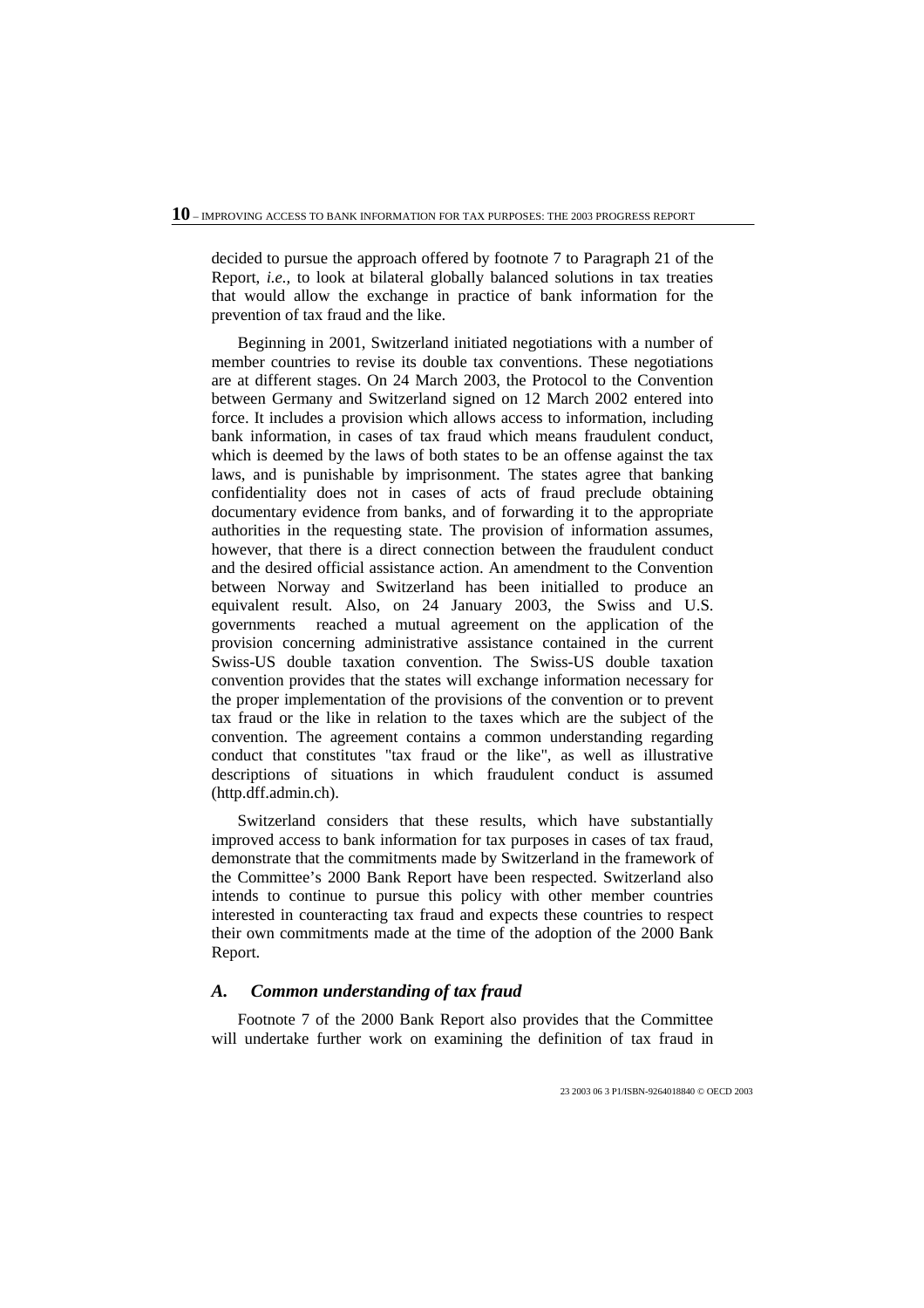different countries and in moving towards a common understanding of this concept. The purpose of working towards a common understanding of the concept of tax fraud was to reduce the problems posed by the application of the double incrimination principle to tax crimes. The 2000 Bank Report points out that where countries have similar definitions of tax crimes, the application of the double incrimination principle is less likely to act as a barrier to exchange of information than where the definitions are very different. It was hoped that getting countries with narrow definitions of tax crimes to agree to a common understanding of the concept of tax fraud would improve co-operation in exchange of information regarding criminal tax matters. The following text provides a common understanding of tax fraud reached by examining the common features of member countries' definitions of tax fraud and how they are applied in practice<sup>2</sup>. It was agreed by all OECD member countries except Luxembourg and Switzerland<sup>3</sup>:

An act, attempted act or failure to act by any person that is intended to violate a legal duty concerning the accurate reporting, determination or collection of a tax.

Tax fraud is understood to include, but is not limited to, the following intentional conduct:

- *Failure to comply with legal record-keeping duties (including the preparation or use of false or incomplete records, the nonproduction of records, the destruction of records and the preparation and or use of forged documents).*
- *Failure to comply with legal information reporting duties (including the failure to file an income tax return or any other official document upon which a tax liability is based).*

23 2003 06 3 P1/ISBN-9264018840 © OECD 2003

 $\frac{1}{2}$ 

3

Austria adheres to the common understanding of tax fraud and wishes to clarify that, in order to lend assistance on the basis of a tax treaty (Article 26), it requires, for procedural reasons, that the request relate to an open criminal investigation (administrative or judicial) in the applicant State. Austria also wishes to clarify that the mere fact that a taxpayer does not pay his tax but has fulfilled his tax filing obligations does not constitute tax fraud.

Luxembourg and Switzerland point out that footnote 7 of the 2000 Bank Report is directly related to paragraph 21 c) of the 2000 Bank Report concerning exchange of information in tax cases involving intentional acts subject to criminal prosecution. Luxembourg and Switzerland consider that the common understanding of tax fraud should aim at improving exchange of information for criminal tax purposes in the framework of bilateral tax conventions and mutual assistance conventions. They therefore find that paragraph 19 goes beyond what was referred to in the 2000 Bank Report. According to Luxembourg and Switzerland, countries should try and reach a common denominator in limiting themselves to the definitions found in national criminal tax laws.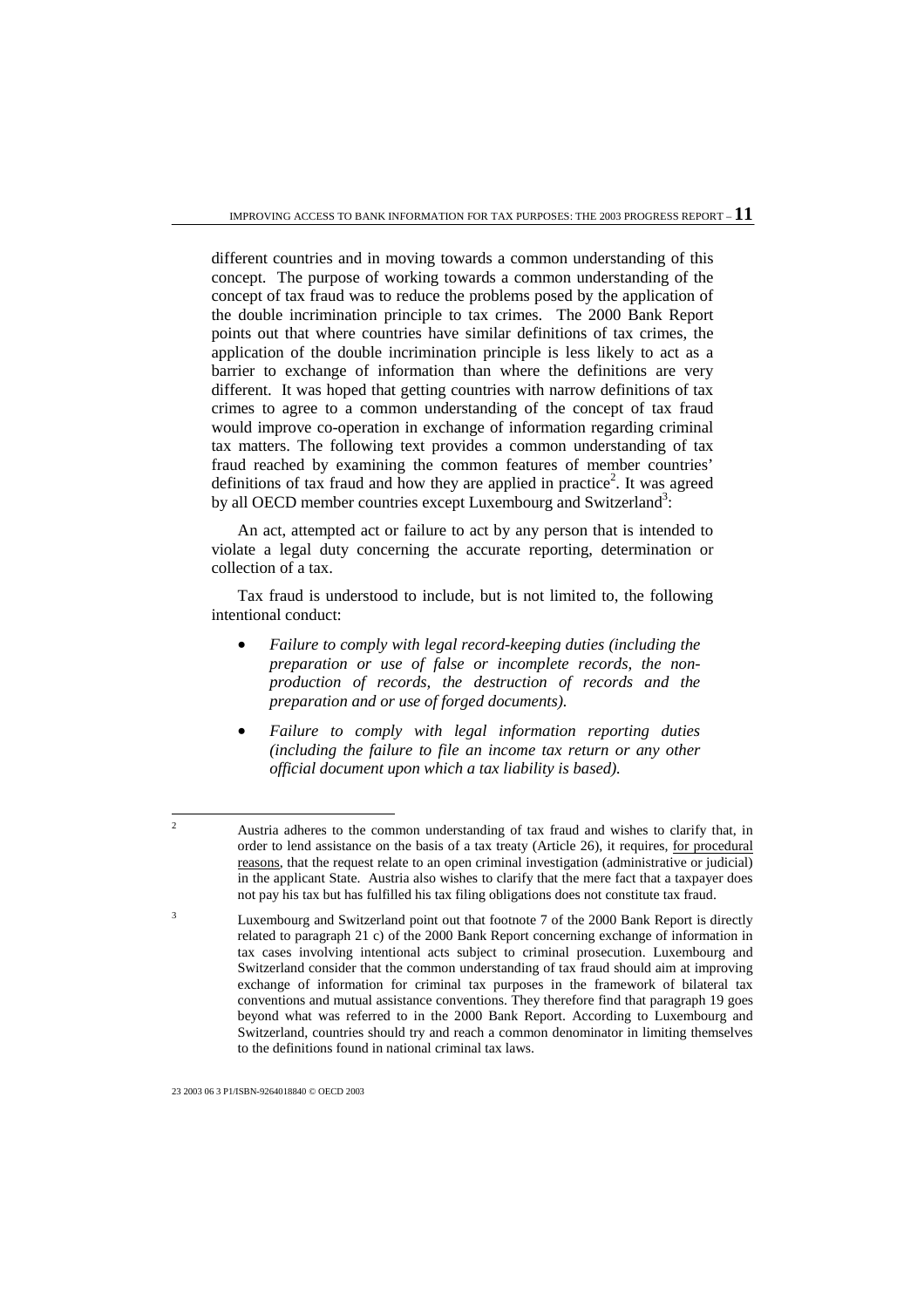- *The inclusion of false or misleading information (including the omission of information) in an official document that leads to an incorrect reduction in an amount of tax payable.*
- *The arrangement of transactions or entities for the purpose of dishonestly reducing an amount of tax payable.*
- *The organisation of insolvency for the purpose of obstructing the collection of tax.*
- *The deliberate making of incorrect claims to repayments or other entitlements.*
- *The deliberate failure to comply with tax obligations resulting or intended to result in an unlawful reduction of tax revenue.*

#### *B. Expansion of mutual assistance*

The additional protocol on tax matters to the European Convention on Mutual Assistance in Criminal Matters, which extends mutual assistance to criminal tax matters, has now been signed by all EU countries. Luxembourg completed in 2000 the ratification process for the entry into force of the additional protocol and the protocol entered into force on 31 December 2000. Belgium deposited its instrument of ratification on 28 February 2002 and the protocol entered into force on 29 May 2002.

The US-Luxembourg Mutual Legal Assistance Treaty also came into force on 1 February 2001. This instrument will enable Luxembourg to exchange information, including information held by banks, for criminal tax matters.

## *C. Improved access for criminal tax purposes at the domestic level*

As noted in the 2000 Bank Report, the vast majority of OECD countries already have extensive access to banking information for both civil and criminal purposes. The following paragraph summarises developments in Poland to improve such access.

After relaxation of bank secrecy for tax purposes in 1996, further relaxation was introduced for other purposes by the banking law of Poland in 2001, 2002 and 2003. Article 105 of the Banking Law stipulates that a bank shall be obliged to provide information to other banks and to other institutions authorised by law to grant credit about debts and about bank account turnover and balances to the extent to which such information is necessary in connection with granting credits, money loans, bank guarantees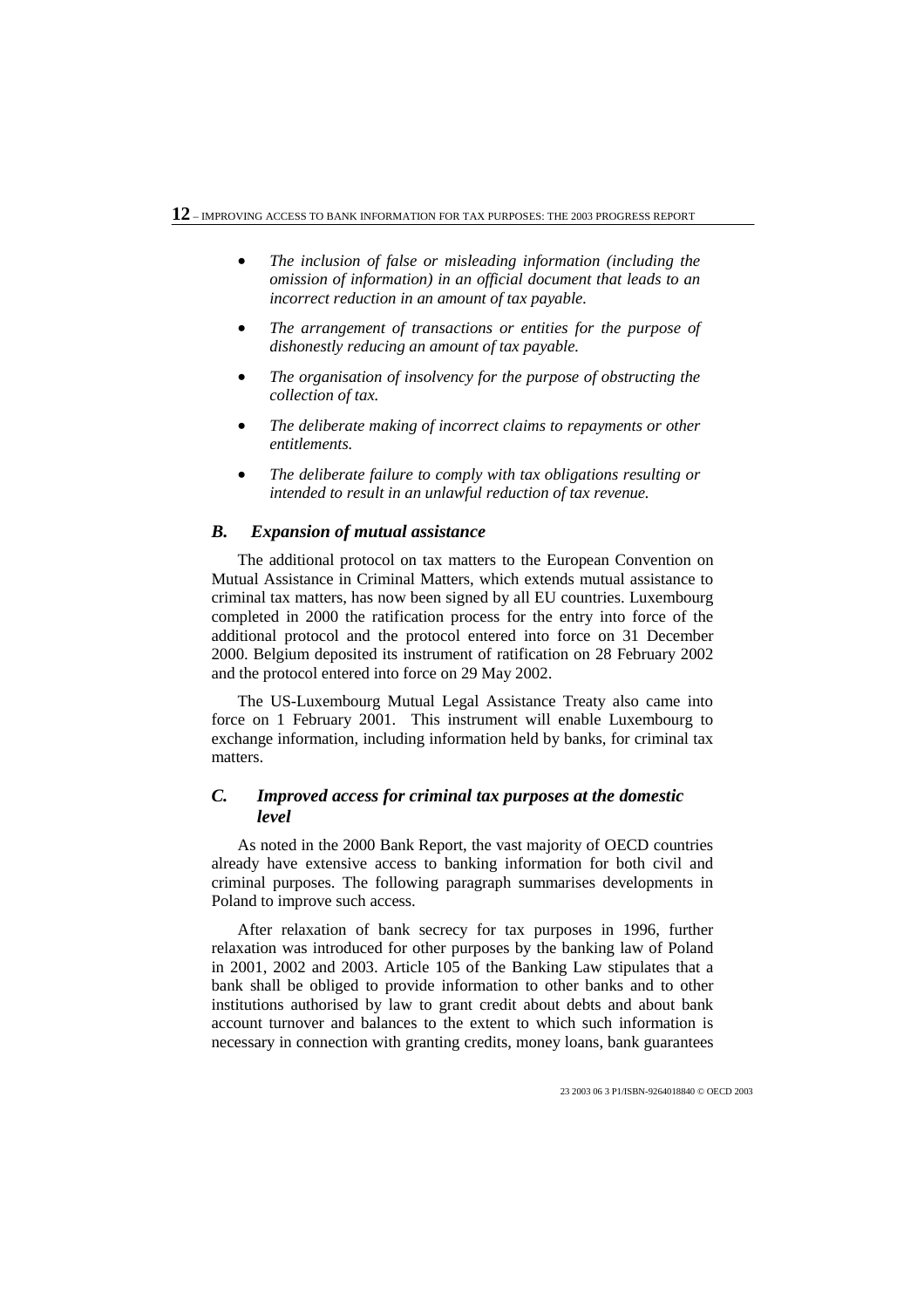and with foreign exchange operations and also in connection with consolidation of financial statements, at the request of (13 bodies) including:

- A court or a prosecutor in connection with a criminal proceeding or fiscal penal proceedings pending against the holder of an account being a natural person or in connection with an application for legal assistance made by a foreign country entitled to request the provision of information covered by bank secrecy under an international agreement ratified by the Republic of Poland (this amendment entered into force on 4 February 2001); the Police, if it is necessary for the effective prevention or detection of crime, for determining the perpetrators thereof and obtaining the evidence (this amendment entered into force on 19 October 2001).
- A court executive officer in connection with pending execution proceedings (this amendment entered into force on 01 January 2002).
- Issuers of electronic means of payment not being banks (this amendment will enter into force on 21 Oct 2003).

#### **VI. Improvement of access for civil tax purposes**

The 2000 Bank Report indicates that the vast majority of OECD countries can obtain access to banking information for civil tax purposes. Several countries (Austria, Belgium, Greece, Luxembourg, Portugal and Switzerland) reported in 2000 that they had little or no access to such information for civil tax purposes (Appendix 1 answers to questions 3.2 and 3.4 of the 2000 Bank Report). The following paragraphs summarise the progress reported on this issue since the publication of the 2000 Bank Report.

Portugal has extended its access to bank information. Access is now possible where the taxpayers do not provide it themselves, whenever the existing documents support the accounting records of a firm and when fiscal benefits are involved, where the Tax Administration does not have the possibility to directly verify the determination of the taxable income, where the declared income is under average, where there are indications of a tax crime and to verify the granting of fiscal benefits or the use of public funds.

The scope of the United Kingdom's "automatic" information powers in relation to interest payments and receipts has been significantly extended by the Finance Act 2000, for interest paid or received with effect from the tax year 2001-2002. Previously individuals who were not ordinarily resident in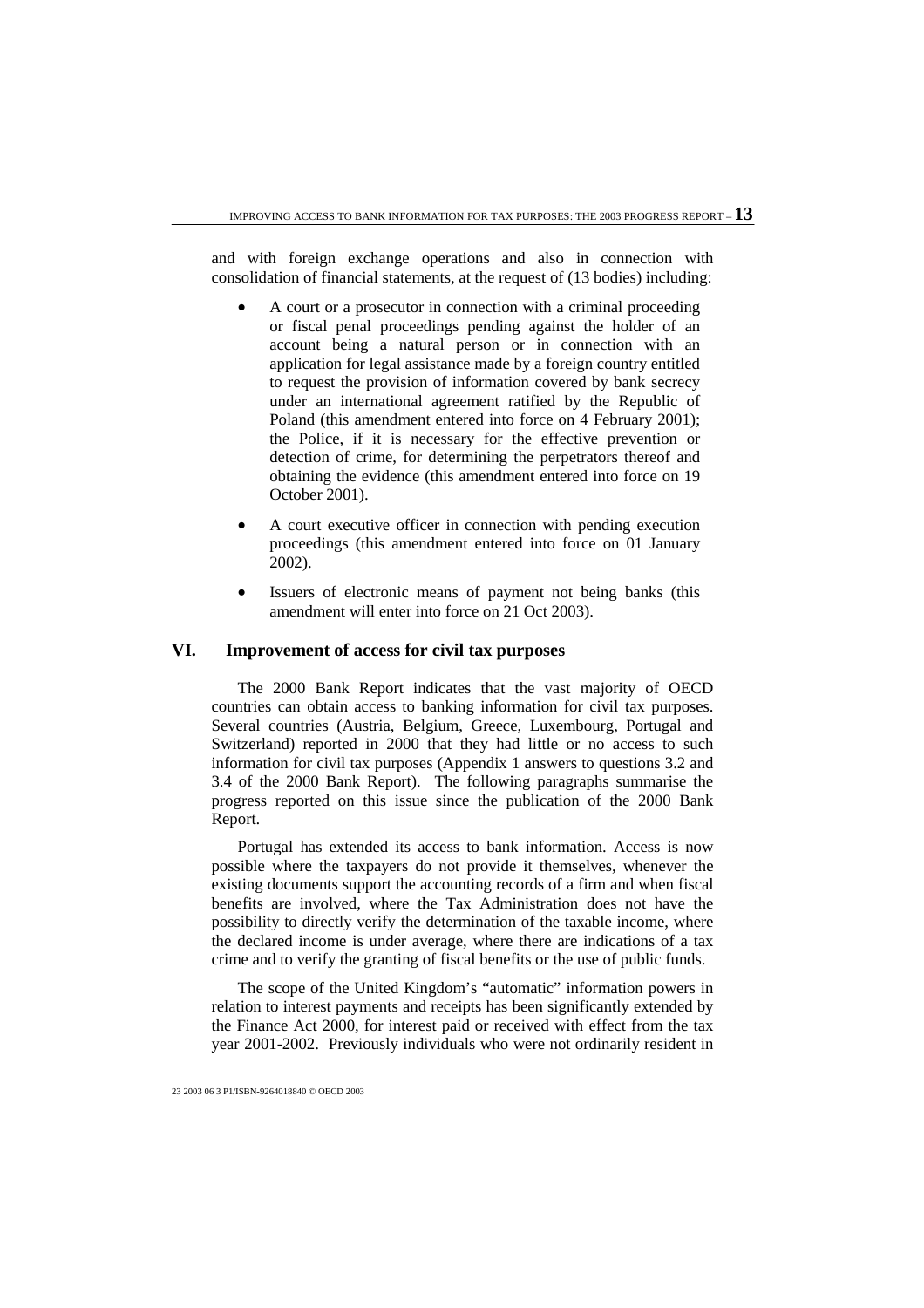the UK for tax purposes could elect for details of interest paid to them by bank and building societies (as well as interest distributions from UK collective investment vehicles) to be withheld from "automatic" information returns made to the Inland Revenue. Now the Inland Revenue is able to require institutions to extend the information returns they make to cover interest (and interest distributions) paid to individuals ordinarily resident in other countries. The new information powers will also apply to other forms of savings income including income from bonds and from foreign dividends. For 2001/2002 the Inland Revenue will receive information for 31 countries.

Poland amended its Code of Tax Liabilities in September 2002 to empower the tax inspectors to request directly from a bank supplementary information if the evidence presented by the taxpayer in the course of tax proceedings is doubtful.

Greece has clarified that legislation adopted in 1992 provides for access to bank information for civil tax purposes. The difficulties they reported in 2000 related to the bureaucratic procedures that caused delays in obtaining information.

No developments in the area of access to bank information for civil tax purposes have been reported by Austria, Belgium, Luxembourg or Switzerland.

#### **VII. Progress in taking measures to improve the administrative feasibility and the capability of information systems.**

The OECD Council has recommended the use of the 1997 OECD Standard Magnetic Format for automatic exchange of information which is widely used for automatic exchange of information [C(1997)29/FINAL]. Further work has been undertaken concerning the ongoing development of systems and procedures to facilitate the electronic exchange of tax information, which may also be used for bank information, between OECD members without compromising data integrity and security.

Following the 1997 OECD Recommendation to use Tax Identification Numbers (TIN) in an international context [C(1997)29/FINAL], Sweden passed legislation in May 2002 making it mandatory for financial institutions in Sweden to require their non-resident clients to provide their residence country TIN. As of 2005, Swedish financial institutions will have to report the residence country TIN in the income statement of non-residents sent to Swedish tax authorities. Use of TINs will improve and speed up the matching of the information.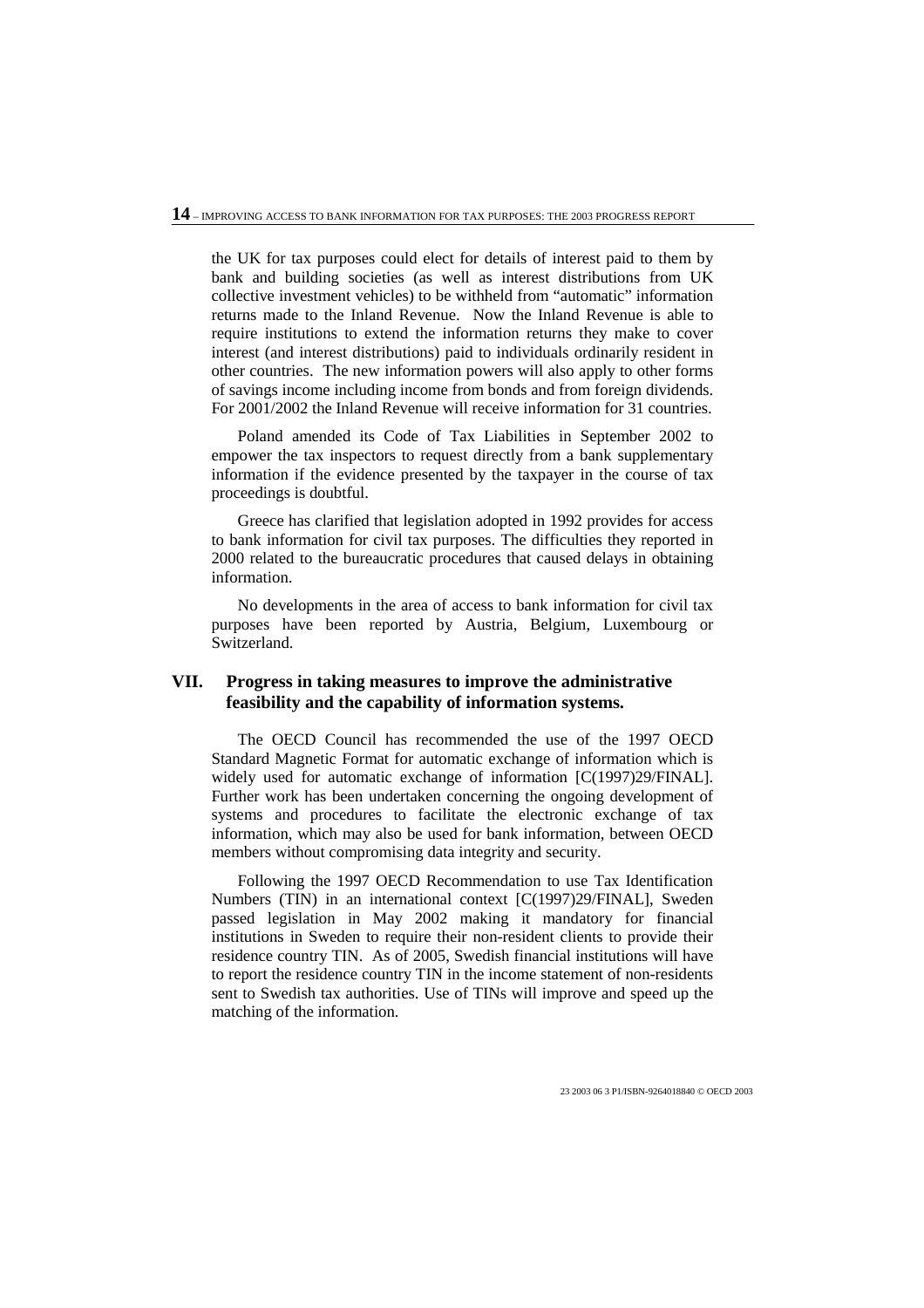## **VIII. Developing a voluntary compliance strategy to enable noncompliant taxpayers to declare income and wealth that they have in the past concealed by means of taking advantage of strict bank secrecy laws**

Paragraph 28 of the 2000 Bank Report and the discussions in the Committee showed that to assist members in making progress in this area, it would be helpful to develop voluntary compliance strategies. Since the publication of the 2000 Bank Report a number of countries have put in place such strategies.

On 25 September 2001, the Italian Government passed a "tax shield" programme in respect of offshore capital and assets held by Italian resident individuals. The tax shield programme provided for two procedures: 1) the repatriation to Italy of the assets held abroad or 2) the reporting of the assets held abroad, without need for repatriation. The tax shield programme required a payment equal to 2.5% of the assets regularised (as an alternative to the payment of the 2.5%, the taxpayer could subscribe special State bonds for an amount equal to 12% of the total amount regularised). It also required the filing of a special "confidential" return, to be filed with an Italian bank or other financial intermediary, disclosing the assets to be regularised. The tax shield programme lasted from November 2001 to 15 May 2002 and resulted in  $\epsilon$ 54 billion returning to Italy without being subjected to criminal tax sanctions (all criminal sanctions not having a fiscal nature, and above all money laundering sanctions, remained applicable). At the end of 2002, a new edition of the "tax shield" programme was adopted in the Financial Act for 2003. It provides that individual income from activities abroad and received by December  $31<sup>st</sup>$  2001, for which repatriation or regularization has been requested, would be taxed at a 2.5% rate, if the corresponding return was made no later than May  $16<sup>th</sup>$ , 2003, and at a 4% rate if the return was made afterwards, but not later than June  $30<sup>th</sup>$ , 2003. Similar provisions have been adopted also for commercial partnerships or corporations.

At its November meeting, the ECOFIN also asked the European Commission to explore the possibility of using tax amnesties to help countries to change their laws and regulations with a view to obtaining better access to banking information.

The US Internal Revenue Service announced on 11 December 2002 that they have revised and updated a key practice that assists agency investigators in determining whether a case is recommended for criminal prosecution. Specifically, a taxpayer's timely, voluntary disclosure of a substantial unreported tax liability has long been an important factor in deciding whether the taxpayer's case should ultimately be referred for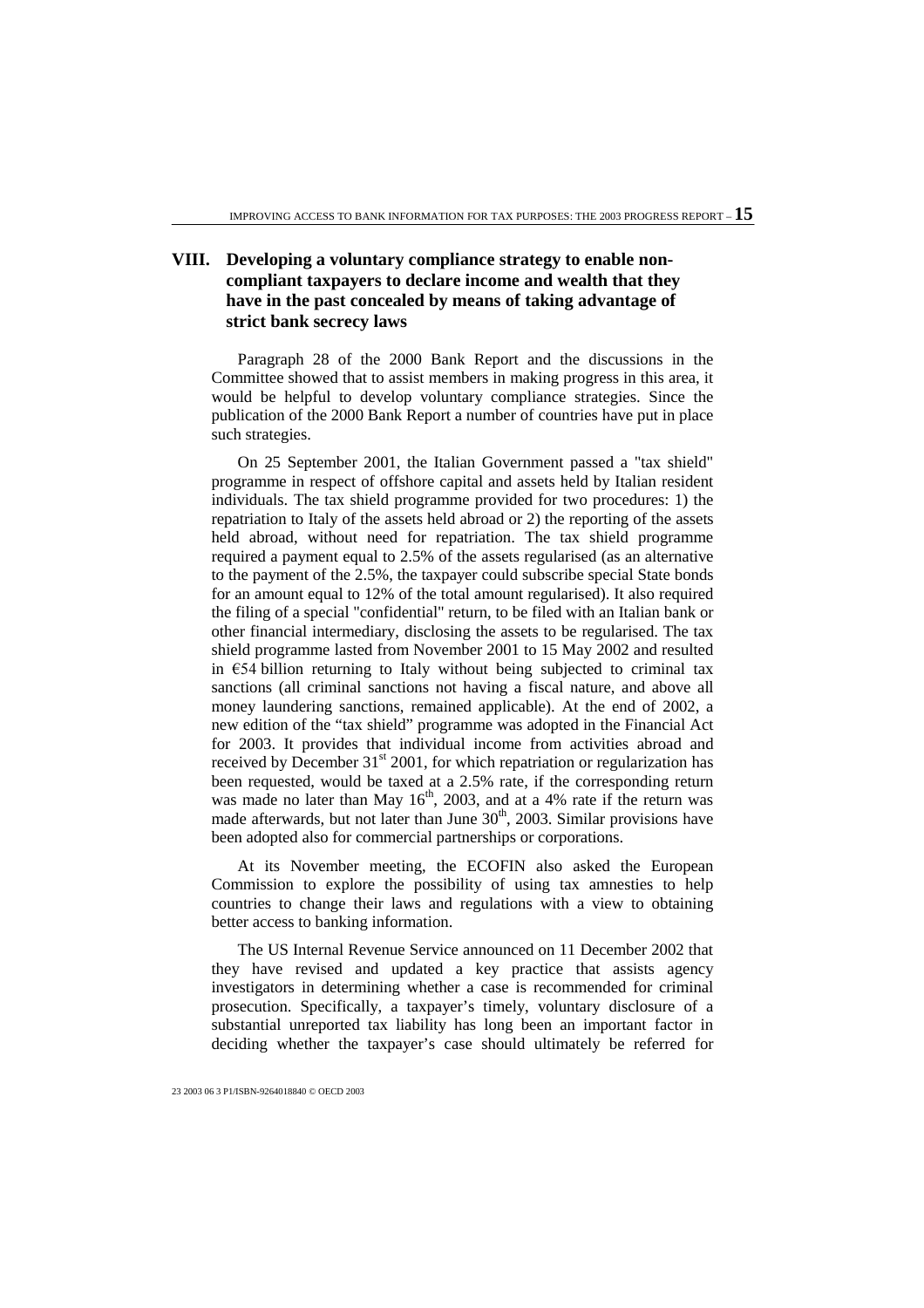criminal prosecution. The practice has been modernised to allow more taxpayers to voluntarily comply with their obligations and to reduce the uncertainty over what constitutes a "timely" disclosure. A series of examples illustrate the new standards of timeliness and should help eliminate confusion over when a voluntary disclosure will be viewed as timely. For example, general publicity regarding enforcement and compliance efforts will not bar a taxpayer from making a voluntary disclosure. As before, the practice requires the taxpayer to make good faith arrangements with the IRS to pay in full the tax, interest, and any applicable penalties as determined by the IRS. This disclosure practice does not apply to those with income from illegal sources. The revised practice continues to be a matter of internal IRS use and creates no substantive or procedural rights. As in the past, it is provided solely for the guidance of IRS personnel. A voluntary disclosure will not automatically guarantee immunity from prosecution.

On 16 December 2002, German Chancellor Gerhard Schroeder announced plans to levy a 25 per cent withholding tax on bank savings, as well as a tax amnesty plan aimed at reclaiming more than  $\epsilon$ 100 billion in funds held abroad. On 18 June 2003, the Federal Government proposed draft legislation which offers taxpayers a "bridge to tax honesty". The "bridge" will be offered under the following conditions:

- The taxpayer must disclose after 31 December 2003 but before 1 January 2005 the total amount of all income subject to tax that has not been reported after 1992 and before 2002.
- The taxpayer must pay within 10 days after disclosure 25% of the disclosed amount. If the unreported income is disclosed after 31 December 2004 but before 1 April 2005, the amount to be paid is 35%.

If income tax has been evaded, the amount to be paid is calculated on the basis of 60% of the unreported gross income and 60% of all expenses which have improperly been deducted from taxable income. Similar rules apply if trade tax, VAT, inheritance and gift tax have been evaded. These other taxes will also be deemed paid.

The disclosure of the unreported income will neither lead to punishment nor to the levy of any monetary penalty or interest. Notwithstanding the special incentives under the draft bill, there is generally no punishment if the taxpayer reports income he was supposed to report before the tax authorities actually uncover the offence. The additional tax to be collected has been estimated as to amount up to  $\epsilon$ 5 billion.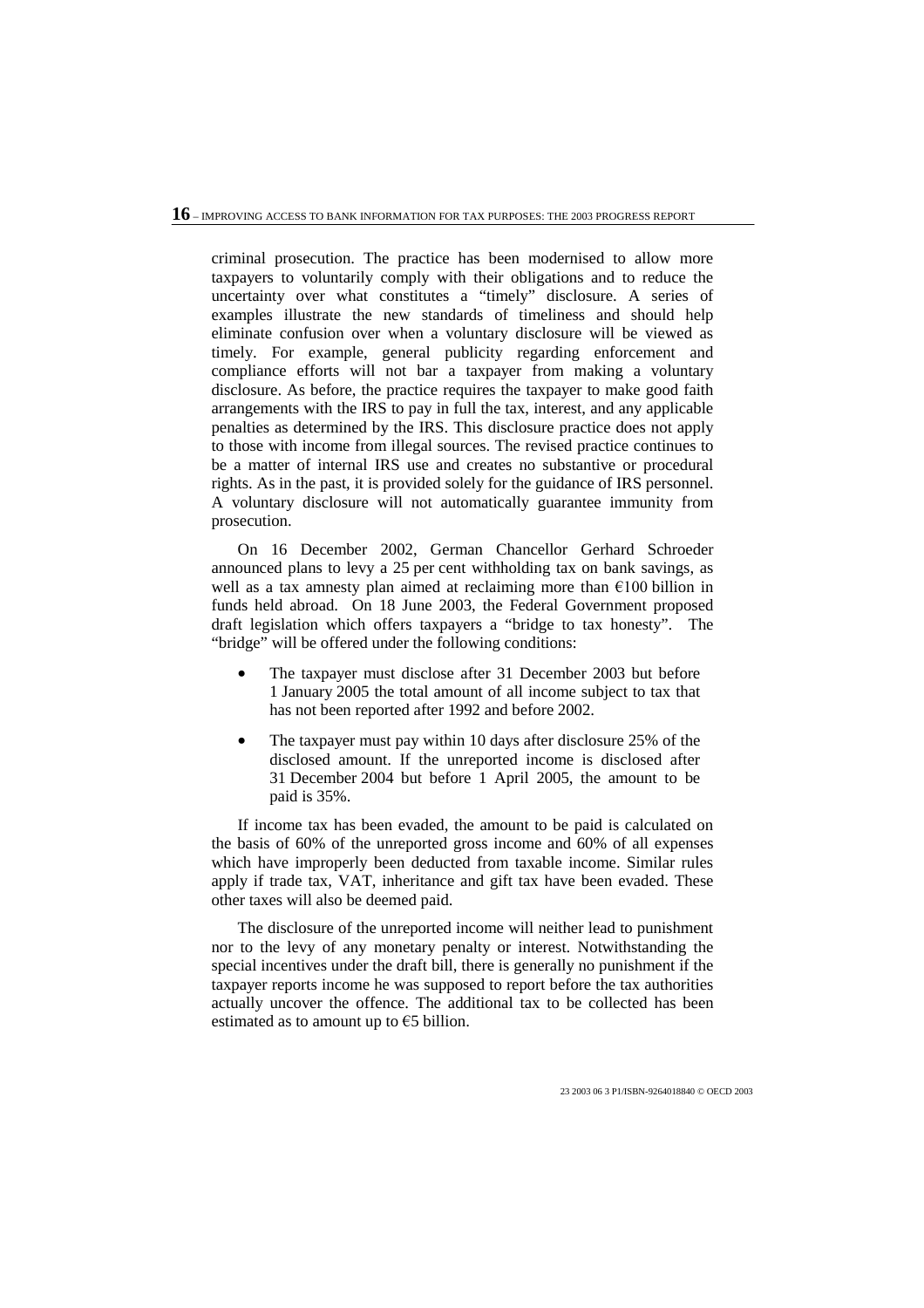## **IX. Encouragement of non-OECD economies to improve access to bank information for all tax purposes**

The 2000 Bank Report and the measures identified therein were addressed not only to member countries but also to non-OECD economies (NOEs). The Committee's objective was to encourage better access to banking information for all tax authorities. Considerable progress has been made in this respect. The OECD has held several seminars on exchange of information and access to bank information since the publication of the 2000 Bank Report: in Brazil (attended by 11 NOES and jointly organised with the Inter-American Center of Tax Administrations (CIAT), in China and in Budapest (attended by 14 NOES) in 2001, and in Chonan (Korea) in November 2002. Others are scheduled in Russia and Africa. These topics were also discussed at the Conference on Counteracting Capital Flight organised in Russia in 2000. Under Russian law, the Ministry of Taxation only has access to business bank accounts and the Federal Tax Police has access to both business accounts and personal accounts if there is a suspicion of tax crime in Russia. The Ministry of Taxation has however reported that the Federal Tax Police was dissolved by the President on 11 March 2003. In Russia there is an automatic reporting by financial institutions to the tax administration of transactions by physical persons equal to or higher than US\$10,000. It is possible to open numbered accounts in Russia but the account holder must provide his identity and TIN number to the bank. Russia can provide bank information to satisfy a request from a tax treaty partner. The Russian Model Agreement on Cooperation and Mutual Assistance specifically requires exchange of bank information. The idea of a tax amnesty to repatriate Russian capital invested abroad has also become very popular, with ministers and the president making proposals for the creation of favourable conditions for the return of capital. Debates on the repatriation of capital through a tax amnesty have been held in Russia for many years now, but until recently, they were mostly of a hypothetical nature. Things are beginning to change since the International Bank for Reconstruction and Development in Moscow published a report on the situation of the Russian economy where it is said that Russian GDP growth is directly linked to the repatriation of fugitive capital.

A joint OECD/IOTA<sup>4</sup> roundtable on Access to Financial Information was held in Budapest in April 2002 with representatives of both tax and financial authorities and private sector banking representatives from OECD and IOTA countries to develop a better understanding between financial and tax experts on the information needs of tax authorities and the

|<br>4

IOTA: Intra European Organisation of Tax Administrations.

<sup>23 2003 06 3</sup> P1/ISBN-9264018840 © OECD 2003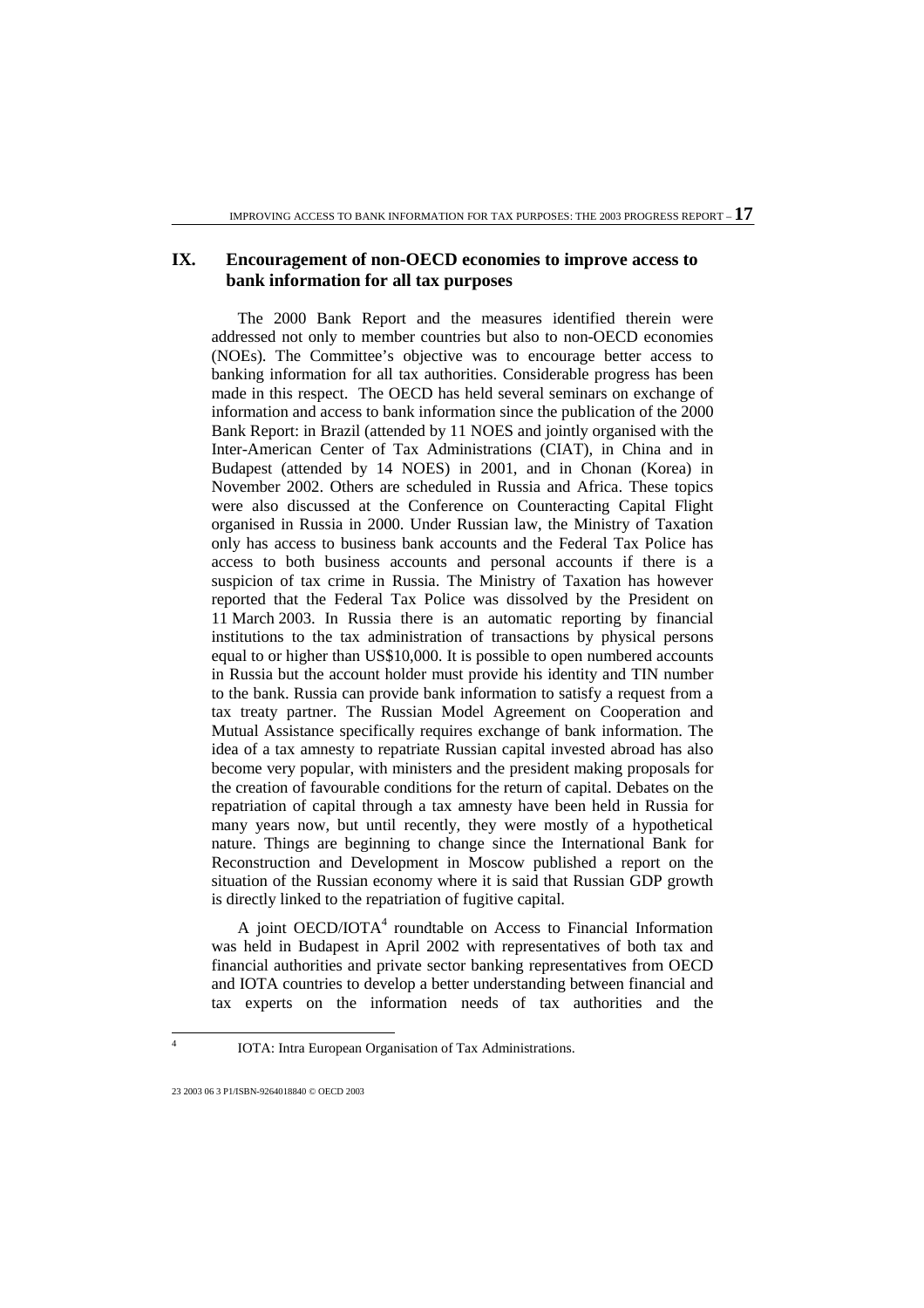confidentiality needs of the banking sector. Prior to the meeting, participants were asked to complete a questionnaire on their access to bank information based on the questionnaire used by the OECD in preparation of the 2000 Bank Report. Albania, Bulgaria, Croatia, Latvia, Macedonia, Moldova, Estonia, Romania and Slovenia have indicated that they can obtain bank information to satisfy a request for information from a tax treaty partner. The meeting was used to encourage countries to review their current laws and practices on access to bank information for tax purposes with a view to allowing access for both civil and criminal tax purposes.

#### *Progress is being made in non-OECD economies and in dependent and overseas territories*

In January 2001, Brazil granted federal, state, and local tax authorities access to financial information for tax purposes if there is an administrative procedure or a tax audit in progress and the examination is deemed indispensable by the tax authority. A new Tax Anti-Avoidance Law enacted in June 2001 in Chile amends the tax code, whereby the Chilean revenue authorities may obtain information from banks and financial institutions, concerning credits and guarantees of taxpayers from 1 January 2002. On 3 April 2003, the tax administrations of Argentina, Spain and Mexico formally agreed to undertake specific actions regarding the exchange of information and mutual assistance, based on the CIAT Model for the Exchange of Information. The CIAT Model expressly provides that the laws or practices of the requested State shall not affect the powers of its competent authority to obtain and disclose to the requesting state, information held by financial entities, nominees or persons acting in an agency or fiduciary capacity.

In response to the Harmful Tax Practices project, 32 jurisdictions have made political commitments to engage in effective exchange of information for criminal tax matters for tax periods starting from 1 January 2004 and for civil tax matters for tax periods starting from 2006. Of the 32 jurisdictions, the following are dependencies or overseas territories of OECD member States: Anguilla, Aruba, Bermuda, British Virgin Islands, Cayman Islands, Gibraltar, Guernsey, Isle of Man, Jersey, Montserrat, Netherlands Antilles, Turks and Caicos, and the U.S. Virgin Islands.

A number of the committed jurisdictions have already negotiated or are in the process of negotiating Tax Information Exchange Agreements (TIEAS) based on the Model Agreement on Exchange of Information in Tax Matters, which requires access to bank information for both civil and criminal tax purposes and which was developed by the OECD's Global Forum Working Group on Effective Exchange of Information which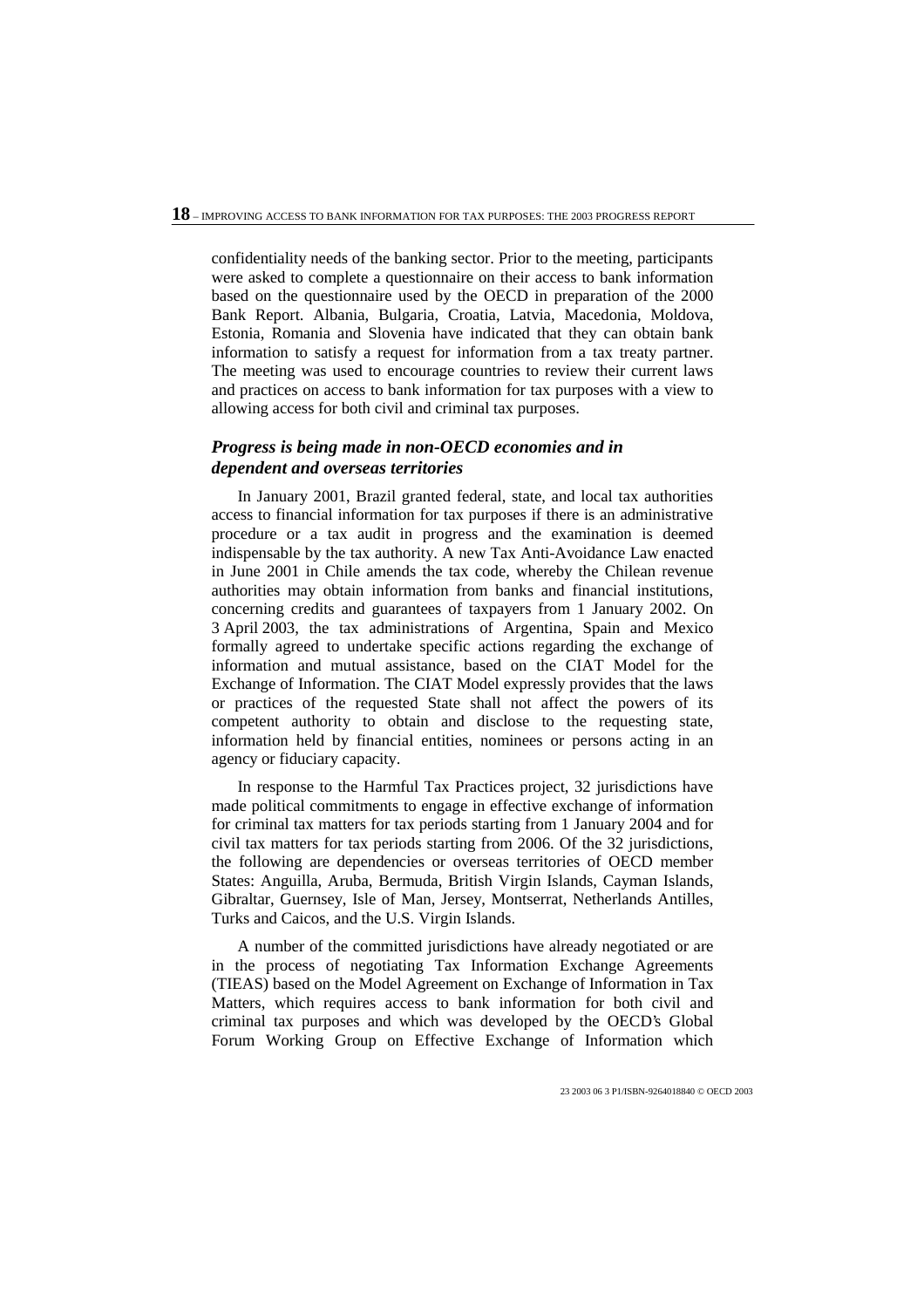included representatives from several OECD countries and several committed jurisdictions. Since 2000, the United States has signed TIEAS with Antigua and Barbuda, The Bahamas, the British Virgin Islands, the Cayman Islands, Guernsey, Isle of Man, Jersey and the Netherlands Antilles. Other OECD members such as Germany, Ireland, the Netherlands and Spain are in the process of negotiating similar agreements with the committed jurisdictions.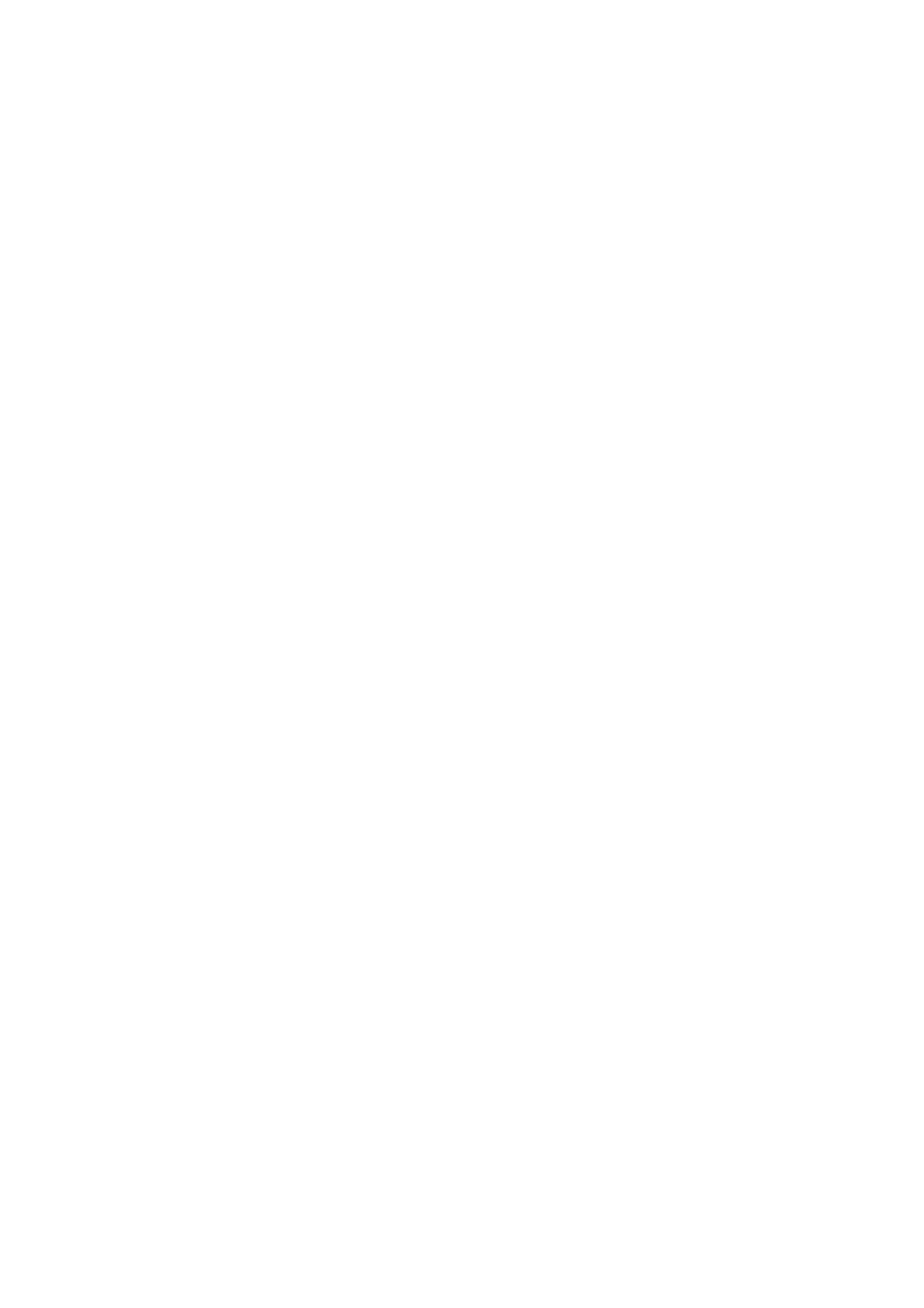## *Annex I*

## **Excerpt from the 2000 OECD Report:** *Improving Access to Bank Information for Tax Purposes*

#### *B. Measures to improve access to bank information for tax purposes*

19. The problems identified in this Report are global in nature and therefore difficult to address effectively on a unilateral basis. Individual countries have endeavoured to undertake measures to address these problems but thus far have met with limited success. This Report identifies measures, which are designed to facilitate direct or indirect access to bank information by tax authorities in the context of a specific request for information. Currently, OECD Member countries have varying degrees of authority and means to obtain and exchange bank information for tax purposes, although most have fairly broad authority to do so.

20. Ideally, all Member countries should permit tax authorities to have access to bank information, directly or indirectly, for all tax purposes so that tax authorities can fully discharge their revenue raising responsibilities and engage in effective exchange of information. Some countries would need to undertake more substantial revisions to their laws or practices than others to achieve this level of access. As a result, incremental steps towards that goal may need to be taken by such countries.<sup>6</sup>

21. The Committee on Fiscal Affairs encourages Member countries to:

a) undertake the necessary measures to prevent financial institutions from maintaining anonymous accounts and to require the identification of their usual or occasional customers, as well as those persons to whose benefit a bank account is opened or a transaction is carried out. The Committee will rely on the work of the Financial Action Task Force in ensuring the implementation of these measures by Member countries;

b) re-examine any domestic tax interest requirement that prevents their tax authorities from obtaining and providing to a treaty partner, in

6

 <sup>&</sup>quot;Switzerland has a reservation to Article 26 of the OECD Model Tax Convention but, in the context of re-examining its policies as foreseen in paragraph 21, Switzerland would consider excluding from the application of the reservation the measures referred to in subparagraphs 21 a), b) and c)."

<sup>23 2003 06 3</sup> P1/ISBN-9264018840 © OECD 2003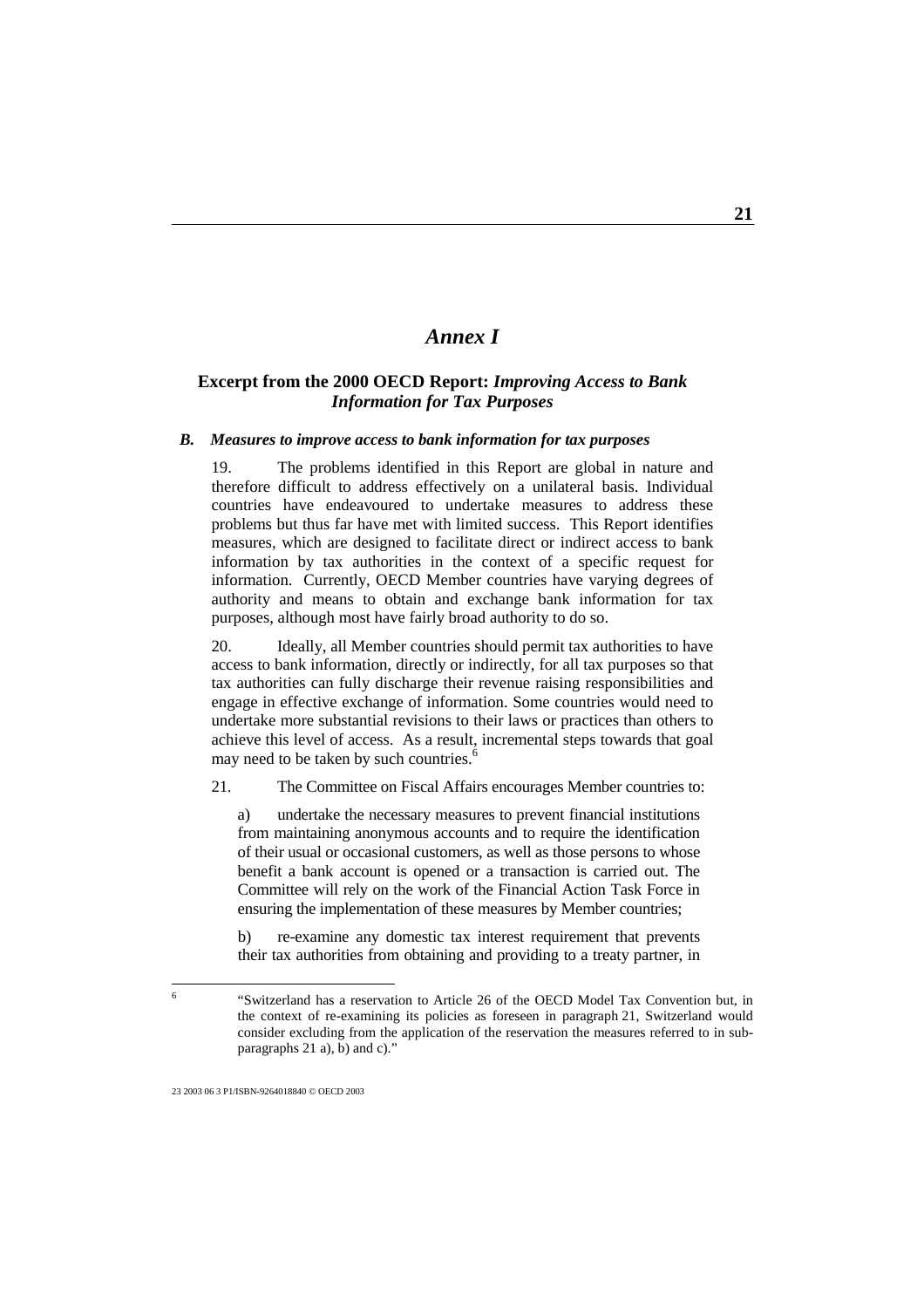the context of a specific request, information they are otherwise able to obtain for domestic tax purposes with a view to ensuring that such information can be exchanged by making changes, if necessary, to their laws, regulations and administrative practices. The Committee suggests that countries take action to implement these measures within three years of the date of approval of this Report;

c) re-examine policies and practices that do not permit tax authorities to have access to bank information, directly or indirectly, for purposes of exchanging such information in tax cases involving intentional conduct which is subject to criminal tax prosecution, with a view to making changes, if necessary, to their laws, regulations and administrative practices. The Committee acknowledges that implementation of these measures could raise fundamental issues in some countries and suggest that countries initiate a review of their practices with the aim of identifying appropriate measures for implementation. The Committee will initially review progress in this area at the end of 2002 and thereafter periodically.<sup>7</sup>

 7

 "With respect to assistance provided to other countries in criminal investigations (including criminal tax investigations), some countries generally apply the principle of "double incrimination." That is, before assistance can be provided to a requesting country, it must be established that the conduct being investigated would constitute a crime under the laws of the requested country if it occurred in the requested country. In the tax area, application of this principle will not generally be an impediment to exchange of information for criminal purposes where the definitions of tax crimes are similar. However, where the definitions of tax crimes in the requesting and requested countries are markedly different, it may be impossible in many cases for the requesting country to obtain information that is vital to a criminal tax investigation. Countries may have markedly different definitions of tax crimes which may be perfectly appropriate for that country's domestic tax system. For example, some countries rely heavily on a self-assessment system to administer their taxation laws. In these countries, which depend heavily on the voluntary compliance of individual taxpayers to ensure the fairness and effectiveness of their tax systems, willful failure of a taxpayer accurately to report income will generally be considered a criminal action. Other countries rely more heavily on tax administrators to determine a taxpayer's taxable income and thus may have a more limited definition of tax crimes. Still other countries may not have an income tax system at all, and may therefore have a radically different concept of tax crimes. Thus, where there are marked differences in the definitions of tax crimes, application of a "double incrimination" standard in the tax area can significantly hinder effective exchange of information between treaty partners on criminal tax matters. Accordingly, paragraph 21c) should be understood to encourage Member countries, in the context of their bilateral tax or mutual assistance treaties, to search for solutions to this issue so that they can in practice exchange bank information. As part of the progress review noted in paragraph 21c), the Committee will review progress in this area in the light of these bilateral experiences.

 The Committee will undertake further work on examining the definition of tax fraud in different countries and in moving towards a common understanding of this concept."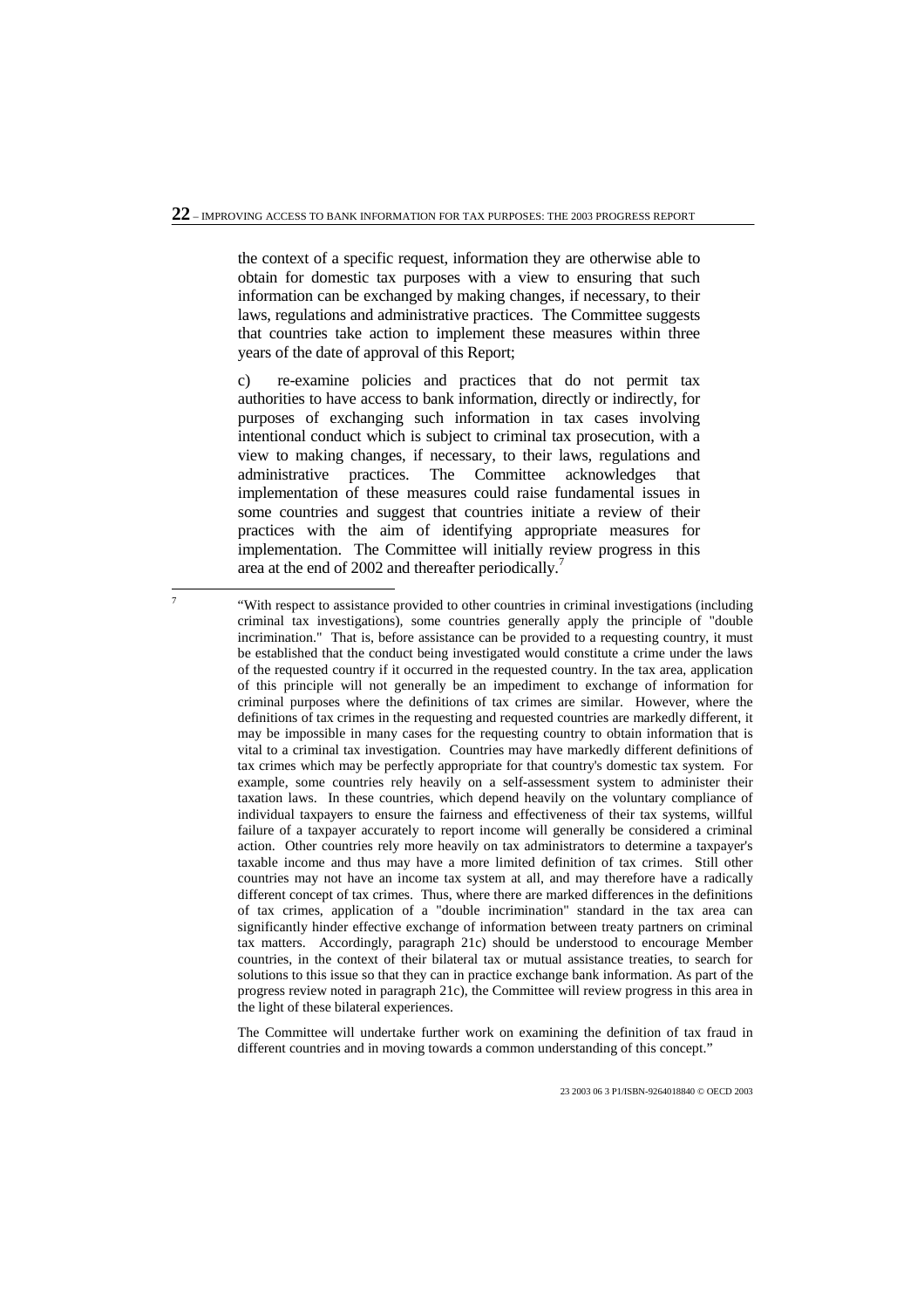The Committee notes the international trend to increase access to bank information for tax purposes. In the light of this trend, the Committee encourages countries to take appropriate initiatives to achieve access for the verification of tax liabilities and other tax administration purposes, with a view to making changes, if necessary, to their laws, regulations and administrative practices. The Committee intends to engage in an on-going discussion, within the constraints set out in the Preface, to promote this trend.

22. With regard to the implementation of the above measures through the use of "indirect" access (e.g., judicial process), care should be taken to ensure that the procedures are not so burdensome and time-consuming as to act as impediments to access to bank information. Implementation of the above measures also includes a review of administrative feasibility and the capability of information systems.

23. In taking this work forward, the Committee encourages countries to examine how to develop a voluntary compliance strategy to enable noncompliant taxpayers to declare income and wealth that they have in the past concealed by means of taking advantage of strict bank secrecy jurisdictions.

24. The measures described above do not in any way diminish the importance of bank secrecy as a fundamental requirement of any sound banking system as described in Chapter II of this Report. In connection with these measures, countries should examine their laws, regulations and practices and make modifications if necessary to ensure that taxpayer information obtained from banks is adequately protected from wrongful disclosure or inappropriate use.

25. The Committee will promote the implementation of these measures and appropriate safeguards for access to, and protection of, information obtained from banks in the framework of its contacts with nonmember countries and with regional and international organisations. The Committee already has established working relationships with regional tax organisations such as the Centre for Inter-American Tax Administrators (CIAT), the Commonwealth Association of Tax Administrators (CATA), Intra-European Organisation of Tax Administrations (IOTA), the United Nations ad hoc group of experts in international tax matters, as well as cooperative efforts with non-member countries through which it can encourage non-member countries to permit access to bank information for tax administration purposes. The OECD Emerging Market Economies Forum also could continue to be used as a vehicle to promote access to bank information for tax purposes.

26. Member countries that belong to CIAT, IOTA or CATA, or otherwise participate in their activities should work with those organisations

<sup>23 2003 06 3</sup> P1/ISBN-9264018840 © OECD 2003